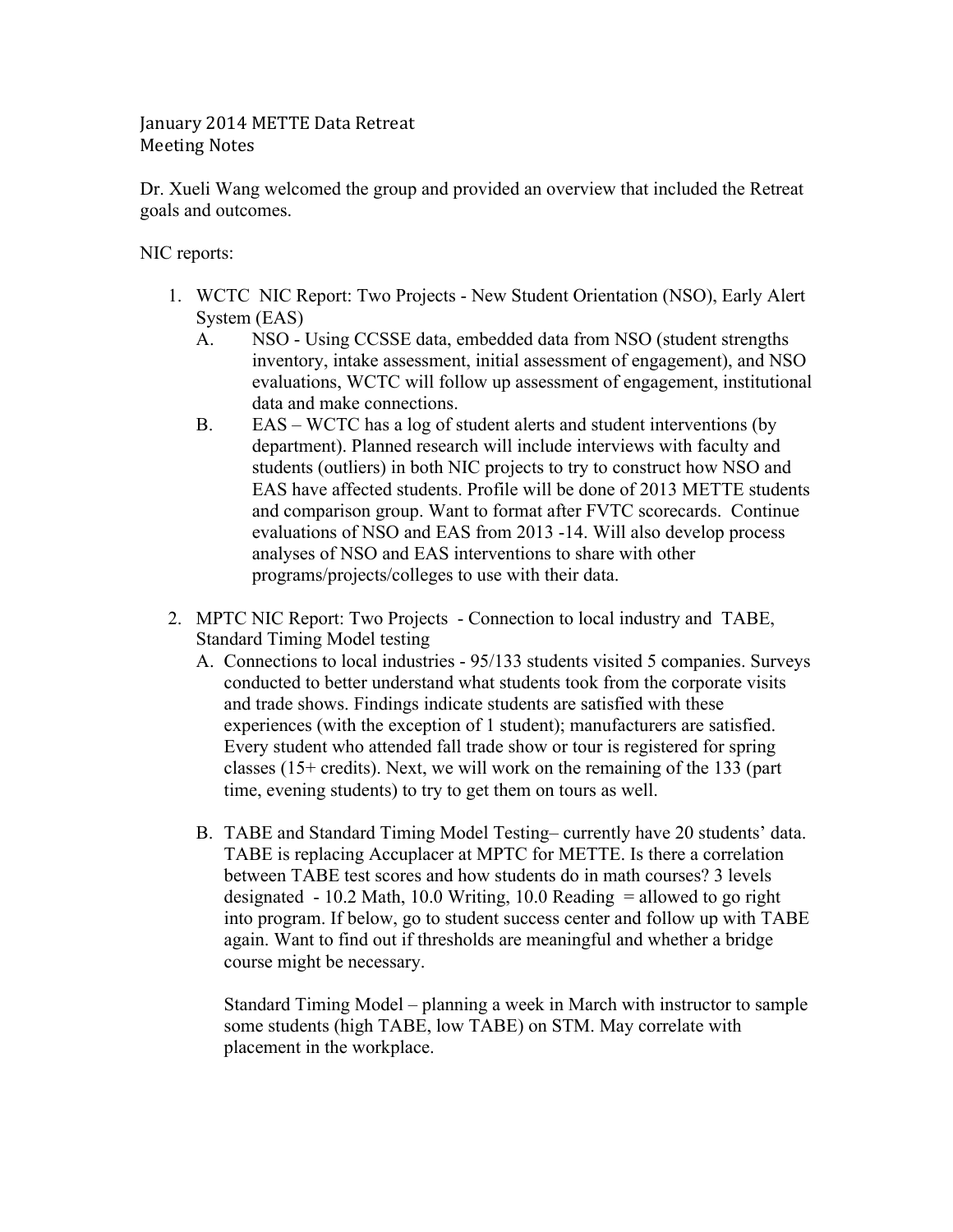- 3. FVTC NIC Report: Two Projects Career Jump Start and College Success Reports
	- A. Steve Straub provided an update on the Career Jump Start (CJS) Project in Machine Tool Technology (MTT). In 2012, CJS was envisioned as a youth apprenticeship-like experience enabling high school juniors and seniors to obtain machine tool work experience and earn FVTC credit prior to high school graduation. Following a summer institute for high school CTE instructors, five high schools are now offering 1-3 MTT transcripted credit courses in 2013-14.
	- B. In mid-February a structured half-day FVTC-MTT open house will be offered to: (1) acquaint and connect CJS high school students, instructors, and counselors with the FVTC-MTT instructors, students, and MTT advisory committee members, and (2) recruit new high schools by briefing their principals on the benefits of joining the CJS partnership in 2014-15.
	- C. Al Phelps described how student choice data and student success data are being analyzed for new (2008-10) FVTC students by high school. FVTC College Success Reports have been prepared for each high school that present statistical analyses showing which HS graduates attend FVTC, their placement test scores, and rates of success on several indicators, such as course completion rates, retention to the second year, and early graduation. Additionally, a research brief will be developed describing the benefits of completing prior college credit (transcripted credit, youth options, or advanced standing) on student success at FVTC.
	- D. The CJS project and College Success Reports for each high school are intended to get principals and instructors interested in understanding what leads to student success at FVTC. These annual college success report updates, along with action projects like the CJS Network, will lead to dialogue about what works for individual schools, as well as provide data snapshots documenting the extent to which significant student experience and school factors contribute to student success.
- 4. MATC NIC Report: One Project Contextualized mathematics
	- A. Contextualized mathematics is meant to provide meaning for students. Original offering had low enrollment, so in next semester  $(2<sup>nd</sup>)$  offering, will use math teachers to encourage students. Extra 1 credit of math has not been popular, but with the positive experiences of the first pilot group hope to attract additional students.
	- B. Evidence and evaluation was challenged by low enrollment. Qualitative approaches were thus used; researchers observed classes and did interviews with students and instructors. Compelling quotes were generated in these interviews (see X. Wang presentation). Will use this qualitative research to inform additional surveys with students.
	- C. Presentations will be made at the C3 Conference in Wausau, WI (Feb 2014). Additional innovation and evaluation activities are ongoing during the spring term of 2014.